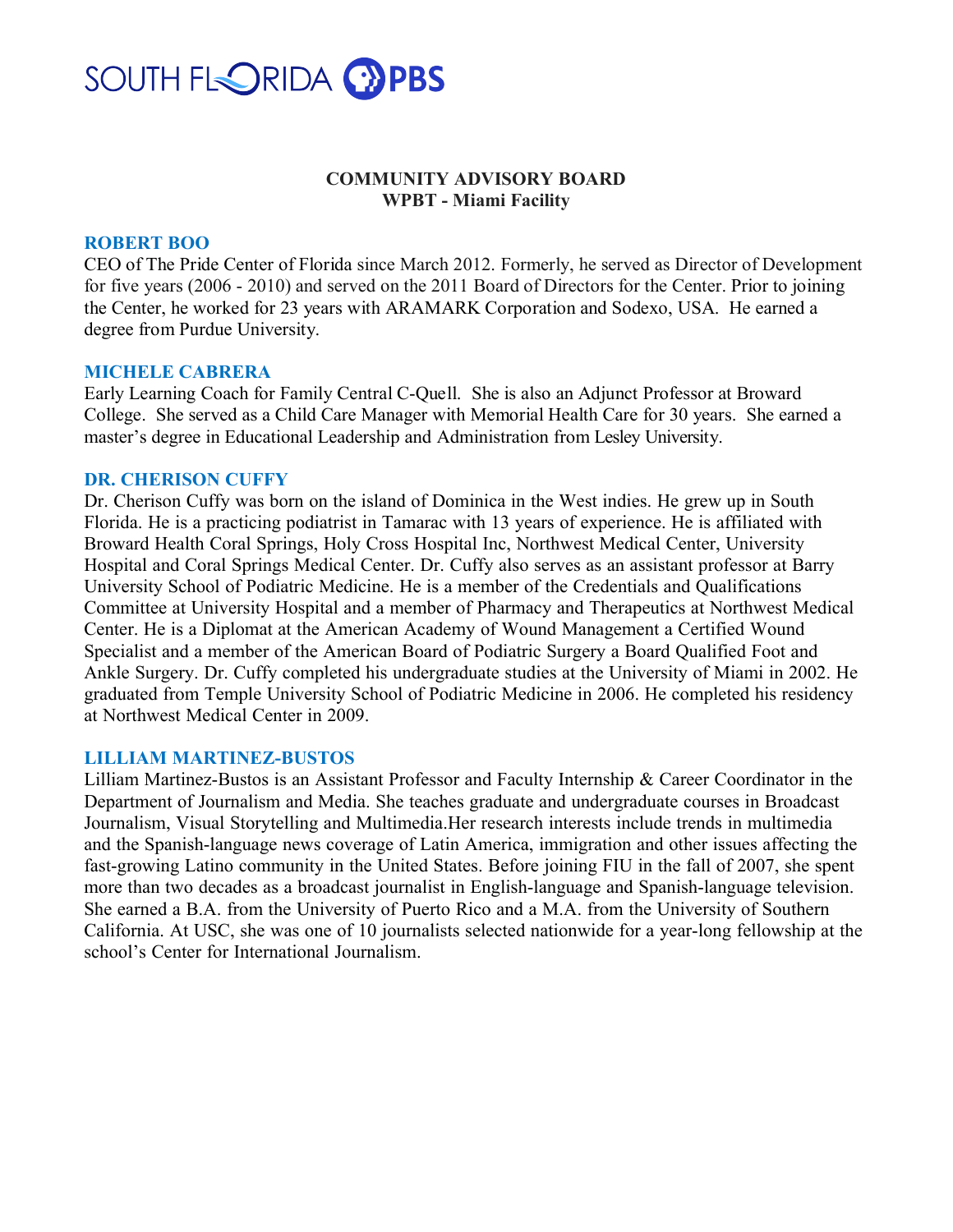# SOUTH FLORIDA CEPBS

### **REBEKAH LENGEL**

Program Director for Young Arts. Previously, she was the Associate Director for Reunions and Special Programs at Barry University. Rebekah is an accomplished journalist and playwright; her work has been published in three languages and has appeared in publications including The Miami Herald, The Miami New Times, ArtBurst Miami, and onstage at the Hippodrome Theater. In 2012 she was a part of the Association of Performing Arts Presenters Leadership Development Institute, and in the same year was a recipient of a Mentor and Leadership Initiative Grant from the National Performance Network. She has been featured as a guest speaker with the Arts & Business Council of Miami's Arts Marketing Project and the South Arts Performing Arts Exchange on subjects including social media and marketing for nonprofits, artist development, and artist touring. She earned an AS in Music Business from Miami Dade College in 2002 and a BA in Liberal Arts from Barry University in 2016.

# **SHAIKH SHAFAYAT MOHAMED**

Founder/Principal of Darul Uloom Institute and chairman of the Hollywood Interfaith Council. He is the Director of ALHIKMAT TV 24/7 online and serves as Chief Editor for ALHIKMAT Monthly Muslim Magazine. He is the former president of Interfaith Council of South Florida. He graduated as a Qaari, Faazil/Islamic Scholar from Deoband, the largest and oldest Islamic Institute in India.

### **BILL TECK**

Actor, writer, producer and CEO of generation ñ. In 2007, the company created generation ñ.tv the net's first broadband content channel geared toward English Dominant Latinos. He served as producer for the television programs OutLoud, generation ñ, LIVE!, A Peña Family Album: The Best of Que Pasa USA, Content Miami, New Florida, Cafe Con Leche II, and ñ Life with Melissa Hernandez. He is the cowriter of the Fireside Press humor book and The Official Spanglish Dictionary. Bill was named One of 20 Latinos to Watch - Newsweek Magazine, One of the 100 Most Influential Hispanics in America - Hispanic Business Magazine, Trendsetter of the Year in Publishing - Hispanic Magazine, Entrepreneur of the Year - Hispanic Business Magazine, A Special Recognition of Achievement - National Council of La Raza. In addition to directing films and running the generation ñ brand, Bill runs Chop Circuit/Bill Teck Media which uses the web to narrowcast according to demographics. He is the director of the films Cuba On My Back and One Day Since Yesterday: Peter Bogdanovich & The Lost American Film. He earned an AA in Broadcasting and Cinematography from Miami Dade Community College.

#### **JODI TOBIN**

Child provider specialist with Tobin Counseling Services. She is a Trustee for the Ben Tobin Foundation and The Valor Foundation.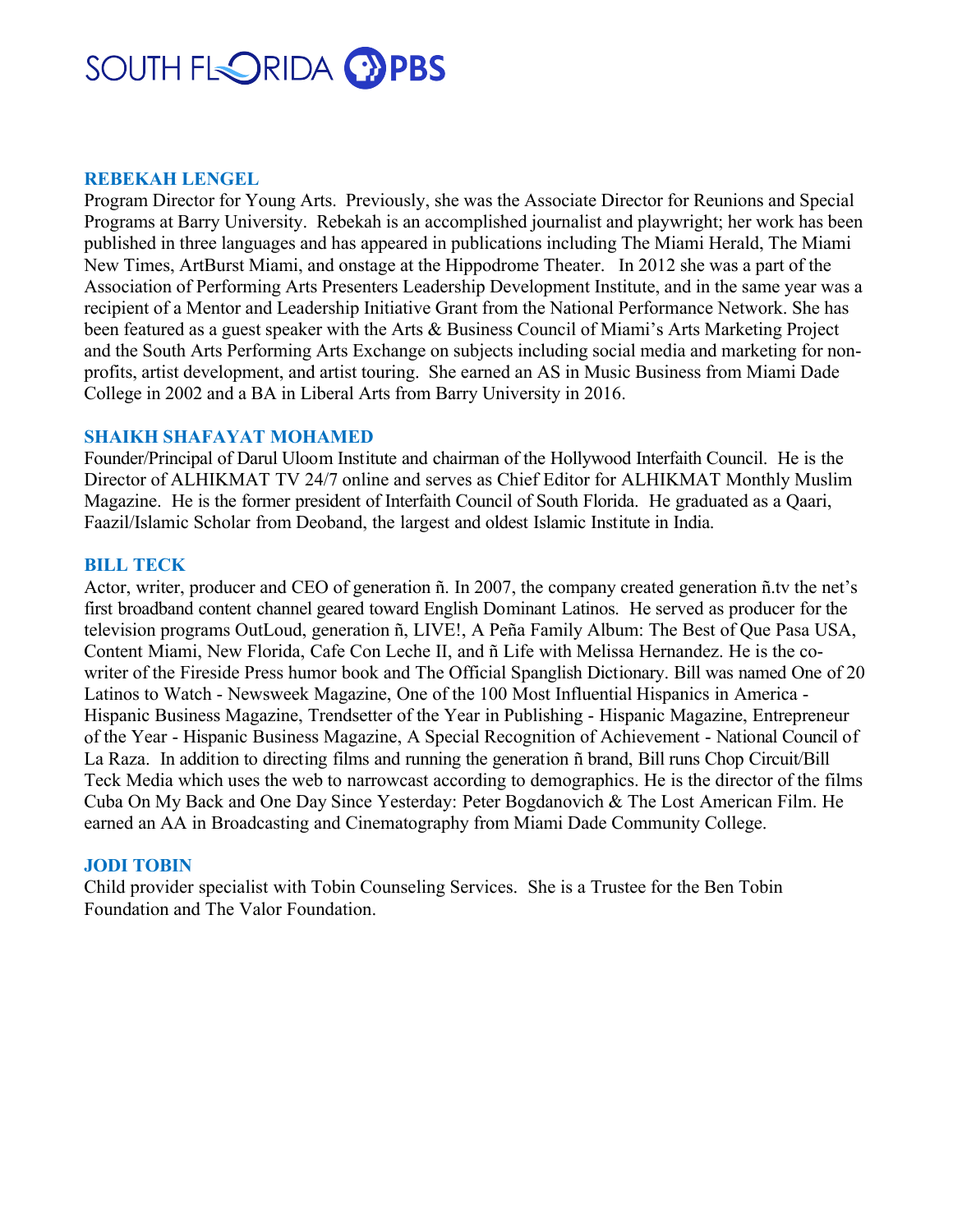# SOUTH FLORIDA <sup>2</sup>PBS

# **THOMAS BARRETT STERNBERG**

Thomas is an associate with Tripp Scott and focuses his practice on Education Law and Government Affairs. He earned his juris doctor, magna cum laude, from the Nova Southeastern University Shepard Broad College of Law. During his time in law school, Thomas served as the Goodwin Alumni Editor for the Nova Law Review. Thomas competed in the 69th Annual New York City Bar National Moot Court Tournament where his team won the Region V division and placed among the top teams at the national stage. Additionally, Thomas was a member of the Nova Trial Association, served on the Board for the Sports and Entertainment Law Society, and maintained an active membership within the President's 64. Thomas also worked as a research assistant for Dean Olympia Duhart and Professor Phyllis Coleman.

Thomas earned his undergraduate degree from the Temple University Fox School of Business, majoring in International Business with a minor in Spanish. During his undergraduate studies, Thomas was a Division I Track and Field athlete, competing in the Pole Vault, as well as serving the Temple Student Government as Deputy Chief of Staff. Prior to working at Tripp Scott as an attorney, Thomas was a summer associate and law clerk at Tripp Scott , as well as an intern for the City of Coral Springs City Attorney's Office..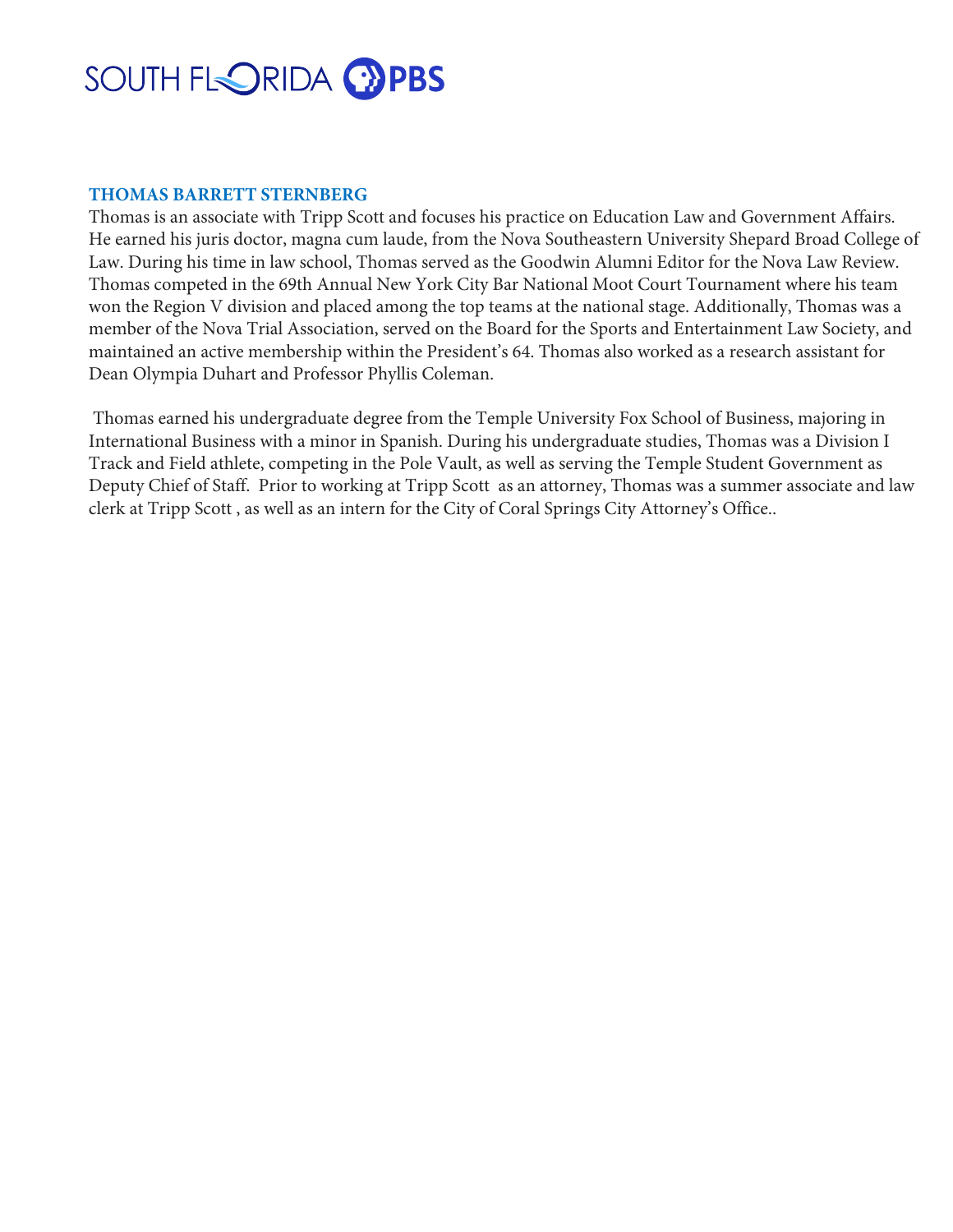

# **COMMUNITY ADVISORY BOARD WXEL – Boynton Beach Facility**

#### **CLARICE DAVIS**

Travel Advisor with Via 1LUX Travel. She has served as an education consultant for Dreyfoos & Associates, Red Wings Learning and CORE Literacy Consulting. Clarice graduated from Florida Atlantic University with a BA in Elementary Education and Teaching. She earned an EdS in Teacher Leadership and an MS in Elementary Reading and Literacy from Walden.

#### **CHARLES D. GAULKIN**

Former United Nations Editor. He earned an AB in 1952 from the University of Chicago. He and his wife, Jolanda, have homes in Oyster Bay, NY and Boynton Beach.

#### **WILLIAM GILLERS**

Retired attorney. He formerly worked with the USDA, U.S. Commission on Civil Rights and U.S. Treasury Department. He was admitted to the District of Columbia Bar in 1973. He earned his JD from American University, Washington College of Law in 1973. He has homes in Riviera Beach, Florida and Ancramdale, New York.

#### **JOSEPH BETTAG**

Joe has over 35 years of residential, as well as commercial, real estate experience. Annually rated as one of the top Realtors in Palm Beach County in total number of sales. A consummate professional, Joe has served for the JTHS-Miami Board of Governors during 2019, 2021, and 2021. The JTHS-Miami Association of Realtors is the largest Realtor Association in the U.S.

#### **TONY NEWBOLD**

President and CEO of KCK Consulting Group. Previously, he was the External Affairs Area Manager for FPL. Tony served on the boards of the Greater Boca Raton Chamber of Commerce, Delray Beach Chamber of Commerce and is chairman of the Board of Governors, West Boca Medical Center. He has chaired the Florida/Puerto Rico Affiliate of the American Heart Association and is also a board member of Old School Square, John Knox Village, DeVos Blum YMCA and previously chaired the Pompano Beach and the Boynton Beach Chambers of Commerce. He earned a BS in Business Administration and Management from Nova Southeastern University in 1983.

#### **SERENA SPATES**

Serena is a Delray Beach native and University of Florida graduate who specializes in communications and content strategy. She has appeared often on radio as well as television including programs such as WRUF AM850's "Eye on Entertainment", NPR's "All Things Considered" on WUFT 89.1, and WUFT News 5. In 2014 Serena moved to NYC where she worked as a communications and marketing director before branching out to start her own business working with brands to create content. Serena has a passion for serving her community as she serves on the The City of Delray Beach's Affordable Housing Advisory Board and The Community Advisory Board for South Florida PBS WXEL/WPBT. Currently, she is proud to serve as the Director of Marketing at Arts Garage and brings a wealth of knowledge, passion and creativity to the Marketing team.